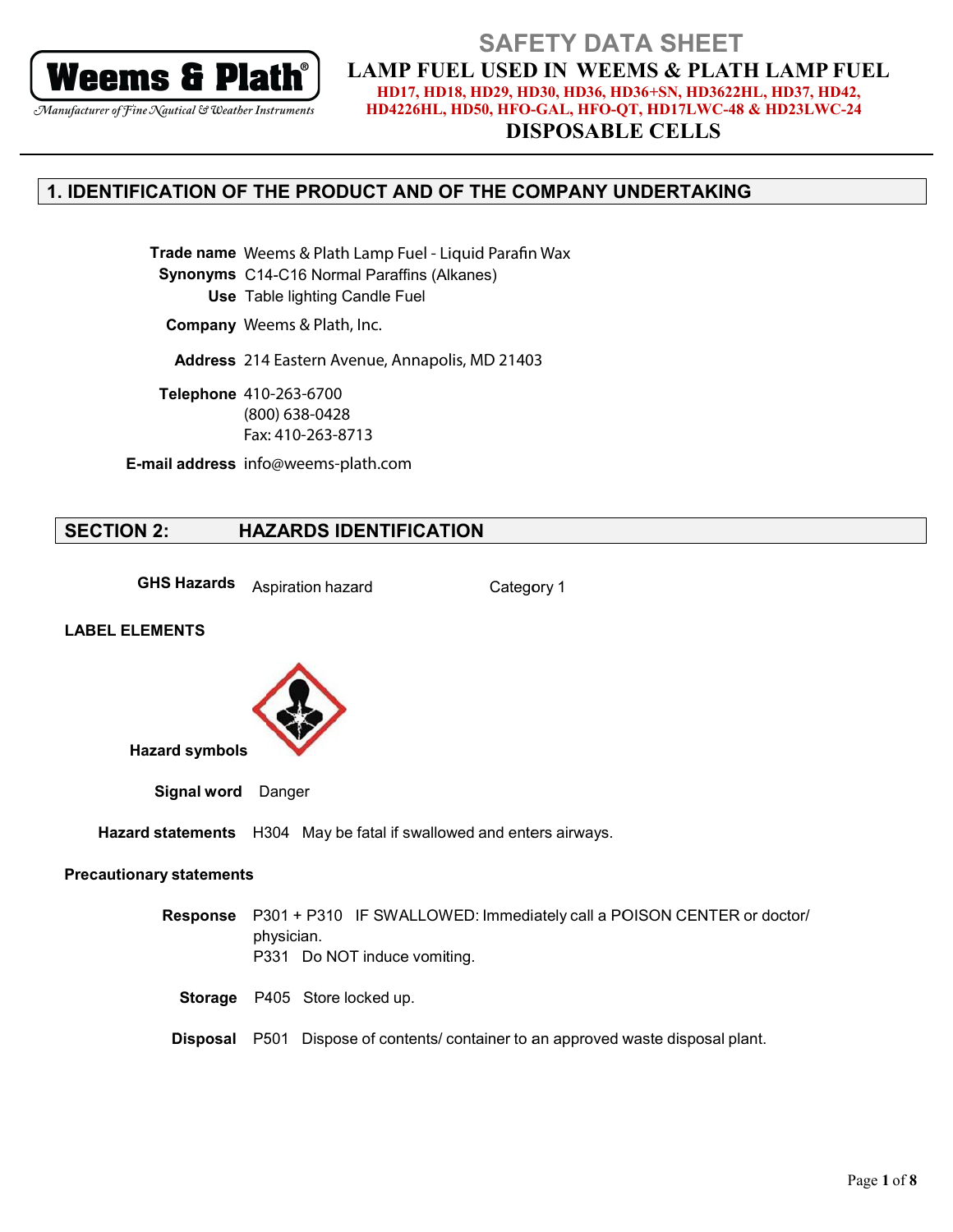

### **DISPOSABLE CELLS**

#### **SECTION 3: COMPOSITION/INFORMATION ON INGREDIENTS**

### **Components**

C14-16 Normal Paraffins (Alkanes)

CAS-No. 90622-46-1 **Weight percent** 100

See Section 8 for Exposure Guidelines and Section 15 for Regulatory Classifications.

#### **SECTION 4: FIRST AID MEASURES**

Eye contact Rinse immediately with plenty of water for at least 15 minutes. If eye irritation persists, consult a specialist **Skin contact** Remove contaminated clothing. Launder before reuse. Wash skin with soap and water. Obtain medical attention if irritation persists. Remove contaminated clothing. Launder before reuse

- **Inhalation** Remove to fresh air. If breathing is irregular or stopped, administer artificial respiration. Call a physician immediately.
- Ingestion Do NOT induce vomiting. Consult a physician.

#### **SECTION 5: FIREFIGHTING MEASURES**

### **FLAMMABLE PROPERTIES**

Fire/explosion NFPA Class IIIB combustible liquid. Suitable Water spray, Foam, Dry chemical, Carbon dioxide (CO2) extinguishing media **Protective equipment** In the event of fire, wear self-contained breathing apparatus. and precautions for firefighters

**Further information** Keep containers and surroundings cool with water spray.

#### **SECTION 6: ACCIDENTAL RELEASE MEASURES**

Methods and Evacuate the area and eliminate all sources of ignition. Contain spillage, and then collect materials for with non-combustible absorbent material, (e.g. sand, earth, diatomaceous earth, vermiculite) and place in container for disposal according to local / national regulations containment and (see section 13). cleaning up

#### **SECTION 7: HANDLING AND STORAGE**

Safe handling advice Use good industrial hygiene practices in handling this material. When using do not eat or drink. Wash hands before breaks and immediately after handling the product.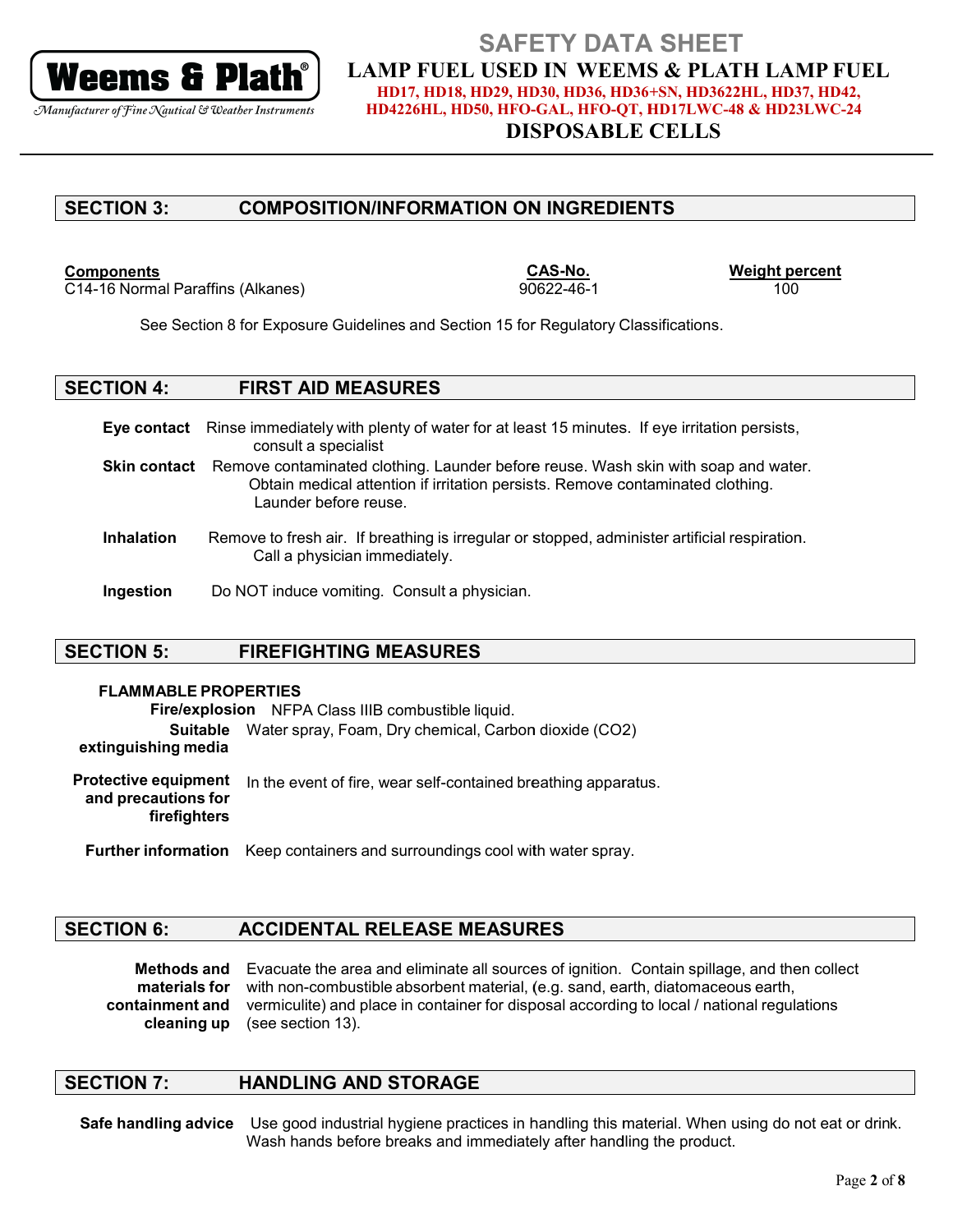

### Manufacturer of Fine Nautical & Weather Instruments

### **SAFETY DATA SHEET LAMP FUEL USED IN WEEMS & PLATH LAMP FUEL** HD17, HD18, HD29, HD30, HD36, HD36+SN, HD3622HL, HD37, HD42, HD4226HL, HD50, HFO-GAL, HFO-QT, HD17LWC-48 & HD23LWC-24

# **DISPOSABLE CELLS**

| Conditions for safe storage,    | Keep out of reach of children. Store in a closed container away from |
|---------------------------------|----------------------------------------------------------------------|
| including any incompatibilities | incompatible materials.                                              |

#### **SECTION 8: EXPOSURE CONTROLS/PERSONAL PROTECTION**

**ENGINEERING MEASURES** General ventilation normally adequate. Use only with ventilation sufficient to prevent exceeding recommended exposure limit. Keep containers and storage containers closed when not in use. Do not store near heat, sparks, flame or strong oxidants.

### PERSONAL PROTECTIVE EQUIPMENT

**Eyes** Eye protection is not required under conditions of normal use. Wear safety glasses with side shields when splashing may occur.

- **Skin** Wear suitable protective clothing, gloves and eye/face protection, if needed, to avoid contaminating regular clothing which could result in prolonged or repeated skin contact.
- Respiratory protection is normally not required except in emergencies or when **Inhalation** conditions cause excessive airborne levels of mists or vapors. Use NIOSH approved respiratory protection.
- **Hygiene Measures** Handle in accordance with good industrial hygiene and safety practice. When using do not eat or drink. Washing with soap and water after use is recommended as good hygienic practice to prevent possible eye irritation from hand contact. Minimize breathing vapor or mist. Avoid prolonged or repeated contact with skin. Remove contaminated clothing; launder or dry-clean before reuse.

### **EXPOSURE GUIDELINES**

Contains no substances with occupational exposure limit values, Recommended internal limit of 5 mg/m3 (8-hour TWA) for exposure to mists of this product.

#### **SECTION 9:** PHYSICAL AND CHEMICAL PROPERTIES

| Appearance liquid;                      |                                                                                                           |
|-----------------------------------------|-----------------------------------------------------------------------------------------------------------|
|                                         | <b>Color</b> water-white, oily                                                                            |
| <b>Form</b> liquid                      |                                                                                                           |
| Odor                                    | Paraffin Hydrocarbons                                                                                     |
| <b>Odor Threshold</b> no data available |                                                                                                           |
|                                         | <b>Flash point</b> $118 \degree C$ , 244 $\degree F$ ; PM;                                                |
|                                         | <b>Flammability</b> Upper explosion limit: $4.7\%$ (V)                                                    |
| range                                   | Lower explosion limit: $0.5\%$ (V)<br><b>Boiling point/boiling</b> 248 - 284 °C, 478 - 544 °F; ASTM D-86; |
| temperature                             | <b>Melting point/range</b> $4^{\circ}C$ , 39 $^{\circ}F$ ; (Freeze pt.)<br>Auto-ignition 204 °C, 400 °F;  |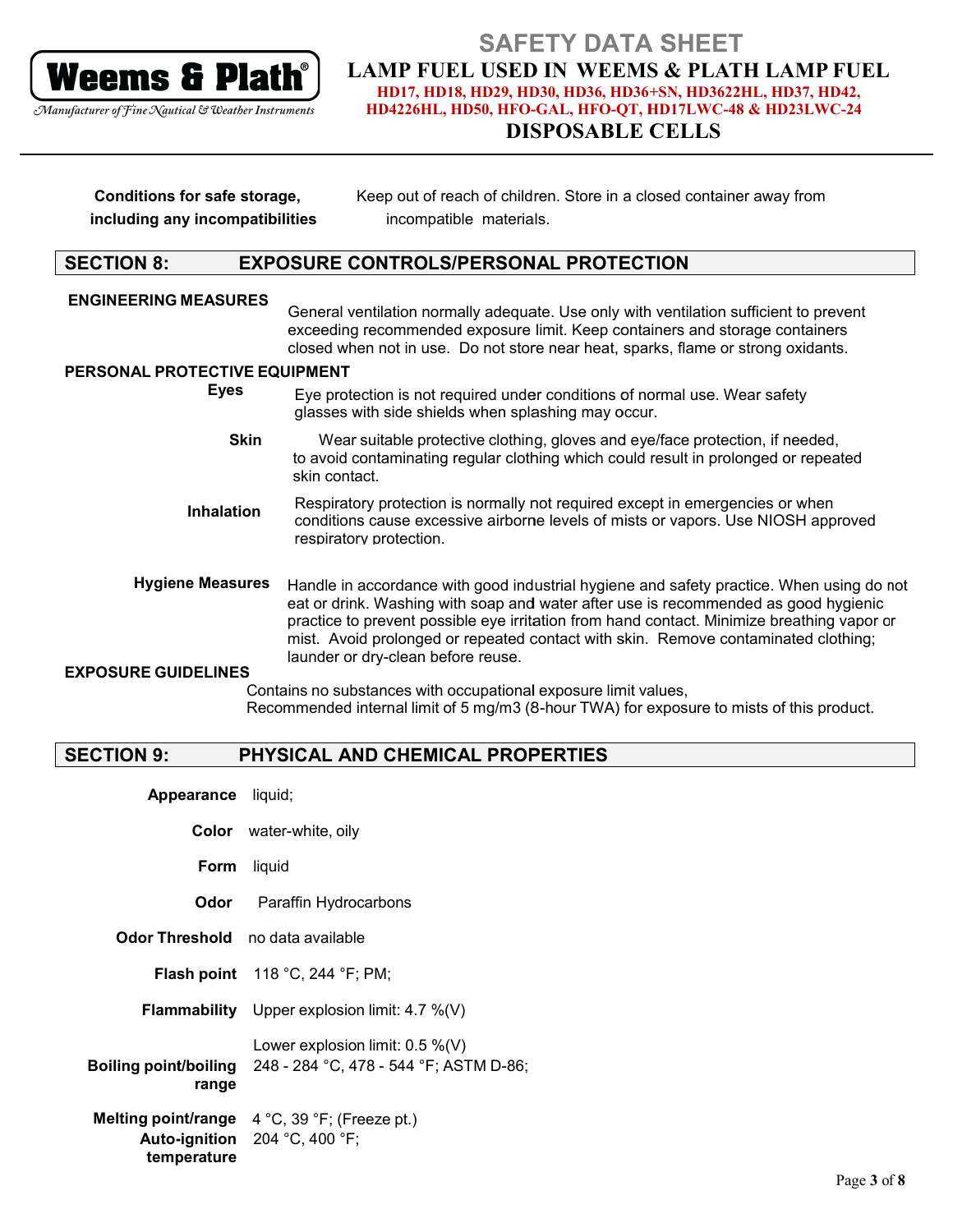

### **DISPOSABLE CELLS**

| temperature                                                                                               | <b>Decomposition</b> no data available                                |
|-----------------------------------------------------------------------------------------------------------|-----------------------------------------------------------------------|
| <b>Flammability (solid,</b> no data available<br>gas)                                                     |                                                                       |
|                                                                                                           | <b>Vapour pressure</b> < $0.1$ mm Hg @ 20 °C, 68 °F; API Calculation; |
| Vapour density 7.1                                                                                        |                                                                       |
|                                                                                                           | <b>Density</b> no data available                                      |
|                                                                                                           | <b>Specific gravity</b> $0.768$ @16 °C, 61 °F;                        |
| Water solubility negligible                                                                               |                                                                       |
|                                                                                                           | <b>Viscosity</b> 2.3 - 2.5 cSt @ 40 °C, 104 °F;                       |
| рH                                                                                                        | no data available                                                     |
| <b>Evaporation rate</b> no data available<br>Partition coefficient: n- no data available<br>octanol/water |                                                                       |

#### **SECTION 10: STABILITY AND REACTIVITY**

Reactivity Stable under recommended storage conditions.

**Chemical stability** No decomposition if stored and applied as directed.

**Conditions to avoid** Keep away from heat and sources of ignition. **Hazardous** Combustion products include carbon dioxide, carbon monoxide and possibly other decomposition unidentified organic compounds. products **Materials to avoid** Oxidizing agents **Hazardous** None known.

**SECTION 11: TOXICOLOGICAL INFORMATION** 

polymerisation

| toxicity    | Acute dermal toxicity LD50 rabbit: > 2,000 mg/kg<br>Acute inhalation LC50 rat (4 hours): > 5.8 mg/l   |  |
|-------------|-------------------------------------------------------------------------------------------------------|--|
|             | <b>Acute oral toxicity</b> LD50 rat: $> 2,000$ mg/kg                                                  |  |
| <b>Skin</b> | Primary irritation (rabbit): 4.4 (Maximum score is 8.0)<br>Acute dermal LD50 (rabbit) $> 2,000$ mg/kg |  |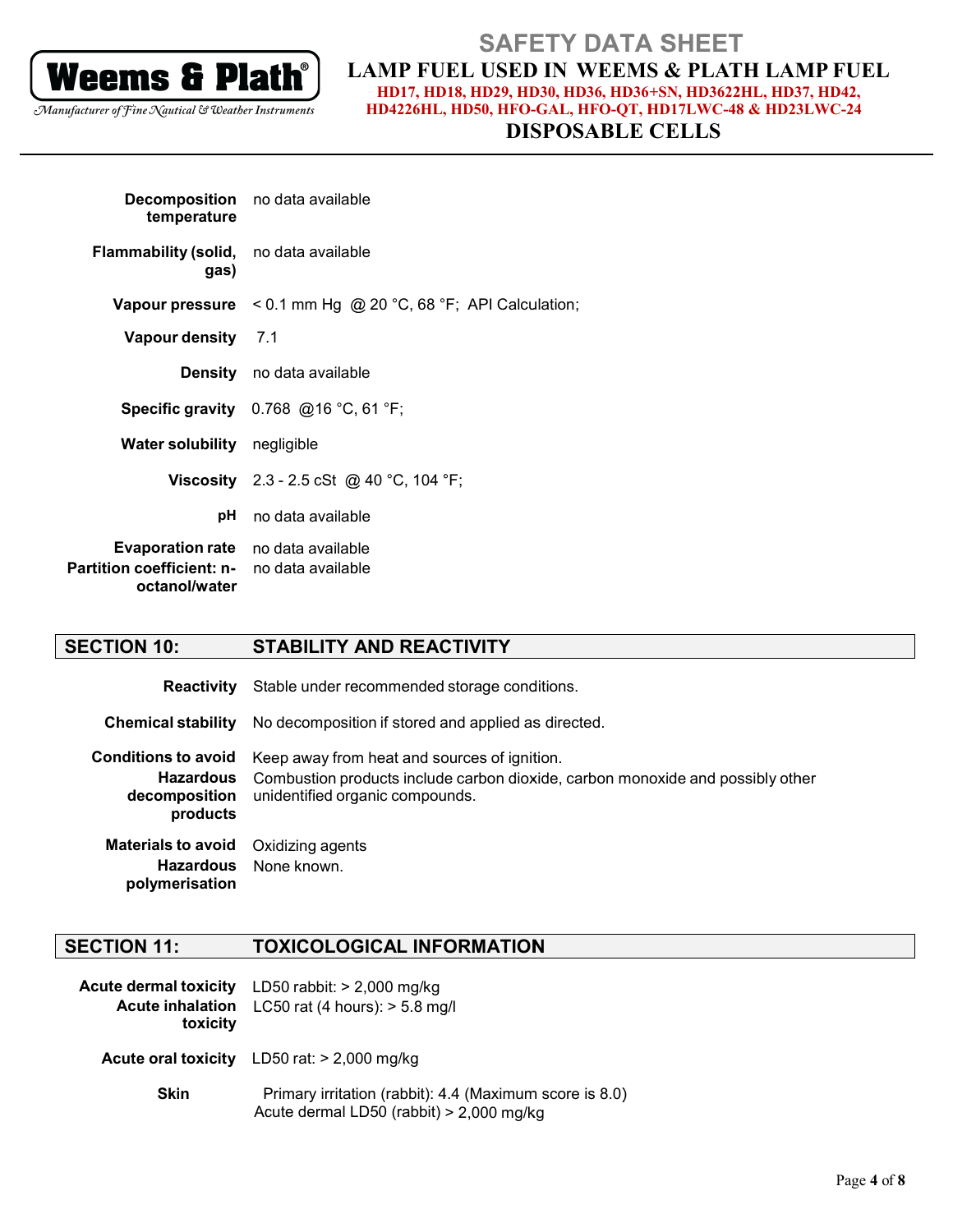

**DISPOSABLE CELLS** 

| <b>Corrosion/irritation</b>                 | Repeated exposure may cause skin dryness or cracking.                                             |  |  |
|---------------------------------------------|---------------------------------------------------------------------------------------------------|--|--|
| Eye damage/irritation                       | Primary irritation (rabbit): 1 hours; 5.7 (Max. score is 110.)<br>(unwashed eyes), Not irritating |  |  |
| <b>Respiratory or skin</b><br>sensitization | no data available                                                                                 |  |  |
| <b>Germ cell mutagenicity</b>               | <b>Genotoxicity in vitro:</b><br>no data available                                                |  |  |
|                                             | <b>Genotoxicity in vivo:</b><br>no data available                                                 |  |  |
|                                             | <b>Assessment Mutagenicity:</b><br>no data available                                              |  |  |
| <b>Reproductive toxicity</b>                | Reproductive toxicity:<br>no data available                                                       |  |  |
|                                             | <b>Assessment Reproductive toxicity:</b><br>no data available                                     |  |  |
|                                             | Teratogenicity:<br>no data available                                                              |  |  |
|                                             | <b>Assessment teratogenicity:</b>                                                                 |  |  |
| STOT - single<br>exposure                   | no data available<br>no data available                                                            |  |  |
| <b>STOT</b> - repeated<br>exposure          | no data available                                                                                 |  |  |
| <b>Aspiration toxicity</b>                  | May be fatal if swallowed and enters airways.                                                     |  |  |
| Carcinogenicity                             | <b>Assessment carcinogenicity:</b><br>Contains no ingredient listed as a carcinogen               |  |  |

#### **SECTION 12: ECOLOGICAL INFORMATION**

**Aquatic toxicity** Not toxic to aquatic organisms (fish, daphnia, algae) up to water solubility.

Toxicity to fish LL50 (Pimephales promelas (fathead minnow)) 96 hours In the range of water solubility not toxic under test conditions. **Toxicity to aquatic** EL50 (Ceriodaphnia Dubia (water flea)) 192 hours invertebrates In the range of water solubility not toxic under test conditions. Toxicity to algae no data available

Chronic toxicity to fish no data available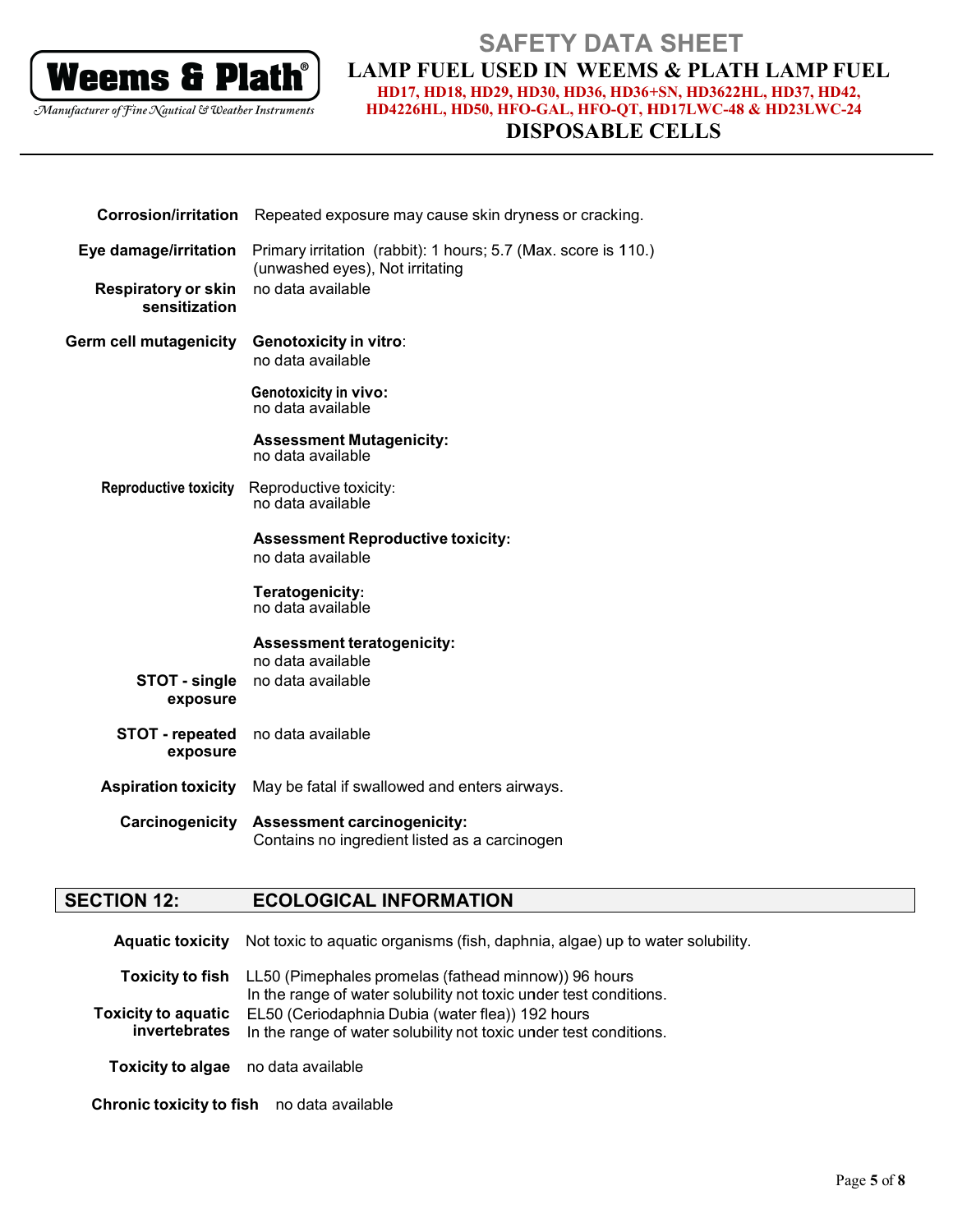

### **DISPOSABLE CELLS**

| Chronic toxicity to aquatic invertebrates no data available |                                                                                                                                   |  |
|-------------------------------------------------------------|-----------------------------------------------------------------------------------------------------------------------------------|--|
| <b>Biodegradation</b>                                       | Readily biodegradable.                                                                                                            |  |
|                                                             | OECD Test Guideline 301F (28 d): 82<br>% Test substance: LINPAR 1417                                                              |  |
| <b>Bioaccumulation</b> no data available                    |                                                                                                                                   |  |
|                                                             | Mobility in soil no data available                                                                                                |  |
| <b>Other adverse effects</b> no data available              |                                                                                                                                   |  |
| <b>SECTION 13:</b>                                          | <b>DISPOSAL CONSIDERATIONS</b>                                                                                                    |  |
| <b>Waste Code</b>                                           | Any unused product or empty containers may be disposed of as non-hazardous in<br>accordance with state and federal requirements.  |  |
| <b>Disposal methods</b>                                     | Dispose of only in accordance with local, state, and federal regulations.                                                         |  |
| <b>Empty containers.</b>                                    | Empty containers retain product residue. Dispose of in the same manner as the product.<br>Empty Containers should not be refilled |  |
| <b>SECTION 14:</b>                                          | <b>TRANSPORT INFORMATION</b>                                                                                                      |  |

General Information Not regulated by U.S. DOT, Canadian TODG, IMO/IMDG, ICAO/IATA, ADR/RID

| <b>UN Number</b>                |               |
|---------------------------------|---------------|
| UN proper shipping name         |               |
| <b>Transport hazard classes</b> |               |
| Packing group                   |               |
| <b>Environmental hazards</b>    |               |
| <b>DOT</b>                      | Not regulated |
| <b>IATA</b>                     | Not regulated |
| <b>IMDG</b>                     | Not regulated |

Transport in bulk according to Annex II of MARPOL 73/78 and the IBC Code Not applicable

#### **SECTION 15: REGULATORY INFORMATION**

### **U.S. FEDERAL REGULATIONS**

**OSHA Hazards** See Section 2

**TSCA Inventory Listing Components** Alkanes, C14-16

CAS-No.  $\overline{90622 - 46 - 1}$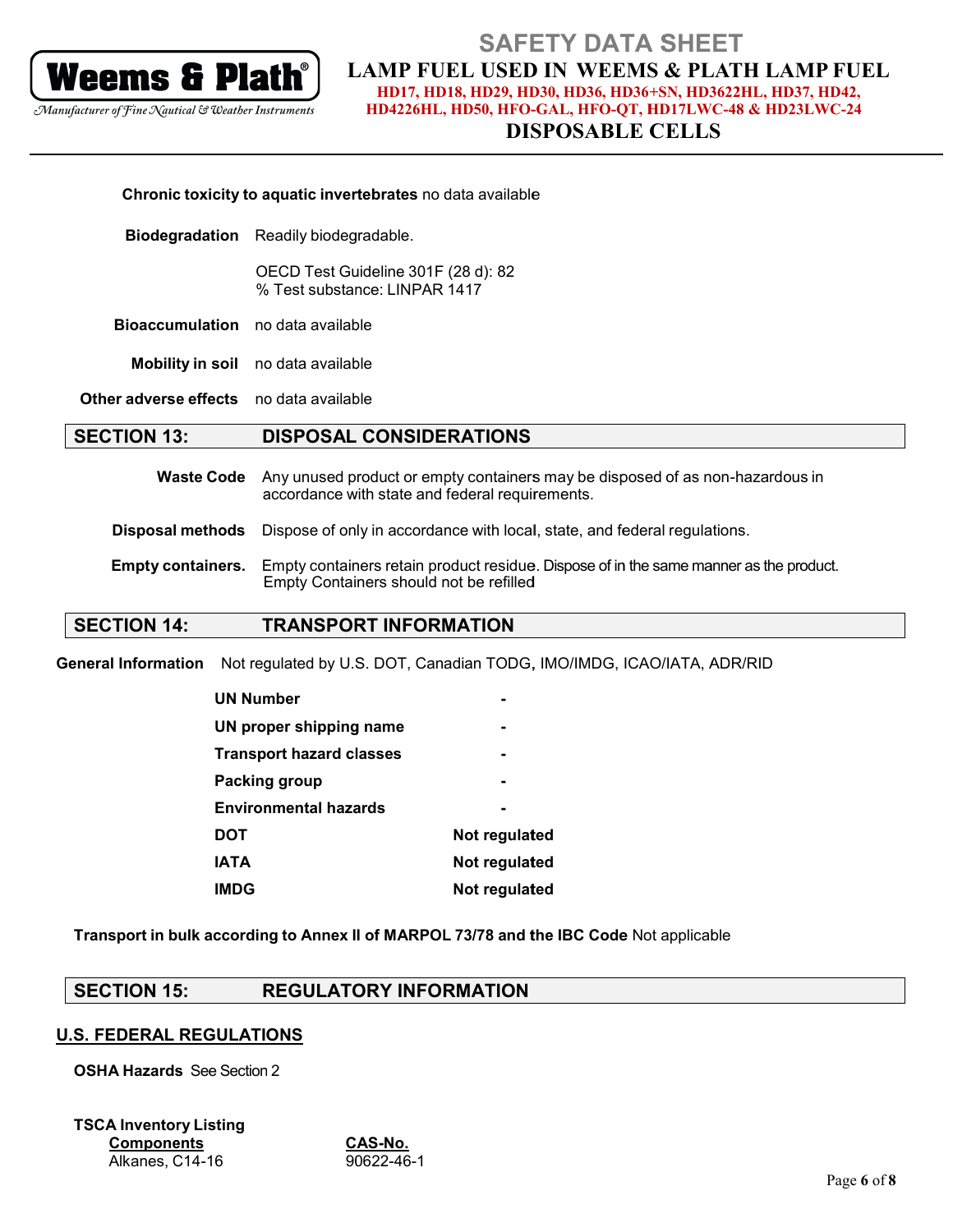

### Manufacturer of Fine Nautical & Weather Instruments

## **SAFETY DATA SHEET LAMP FUEL USED IN WEEMS & PLATH LAMP FUEL** HD17, HD18, HD29, HD30, HD36, HD36+SN, HD3622HL, HD37, HD42,

HD4226HL, HD50, HFO-GAL, HFO-QT, HD17LWC-48 & HD23LWC-24

### **DISPOSABLE CELLS**

### **SARA 302 Status**

### **Components**

SARA 302: No chemicals in this material are subject to the reporting requirements of SARA Title III, Section 302.

### **SARA 311/312 Classification**

"Immediate (acute) health hazard"

### **SARA 313 Chemical**

### **Components**

SARA 313: This material does not contain any chemical components with known CAS numbers that exceed the threshold (De Minimis) reporting levels established by SARA Title III, Section 313.

### US. EPA CERCLA Hazardous Substances (40 CFR 302)

|         | <b>Components</b> |
|---------|-------------------|
| $N = 2$ |                   |

None

### **HAZARD RATINGS**

|             | Health | Flammability | Physical Hazard/ Instability |
|-------------|--------|--------------|------------------------------|
| HMIS®       |        |              |                              |
| <b>NFPA</b> |        |              |                              |

### **INTERNATIONAL REGULATIONS**

### **WHMIS Classification**

WHMIS hazardous composition: No ingredients are hazardous according to the CPR criteria.

### **European Union**

Classification according to Regulation (EU) 1272/2008.

Aspiration hazard, Category 1 Repeated exposure may cause skin dryness or cracking.

| <b>Australia. Inventory of Chemical Substances (AICS)</b>                                                                                                                                                                 | Listed           |
|---------------------------------------------------------------------------------------------------------------------------------------------------------------------------------------------------------------------------|------------------|
| Japan. Inventory of Existing and New Chemical Substances (ENCS)                                                                                                                                                           | Listed           |
| Japan. Industrial Safety & Health Law (ISHL) Inventory<br><b>Canada. Domestic Substances List (DSL) Inventory</b><br>This product or a component is the subject of a Significant New Activity<br>(SNAc) notice under CEPA | Listed<br>Listed |
| <b>Canadian Non-Domestic Substance Listing (NDSL)</b>                                                                                                                                                                     | Not listed       |
| <b>European Inventory of Existing Commercial Chemical Substances</b><br>(EINECS) Listing                                                                                                                                  | Listed           |
| Philippines. Inventory of Chemicals / Chemical Substances (PICCS)<br>Korea. Existing Chemicals Inventory (KECI)                                                                                                           | Listed<br>Listed |
| <b>China. Inventory of Existing Chemical Substances (IECSC)</b>                                                                                                                                                           | Listed           |
| <b>Mexico. National Inventory of Chemical Substances (INSQ)</b>                                                                                                                                                           | Not listed       |
| <b>New Zealand. Inventory of Chemicals (NZIoC)</b>                                                                                                                                                                        | Listed           |